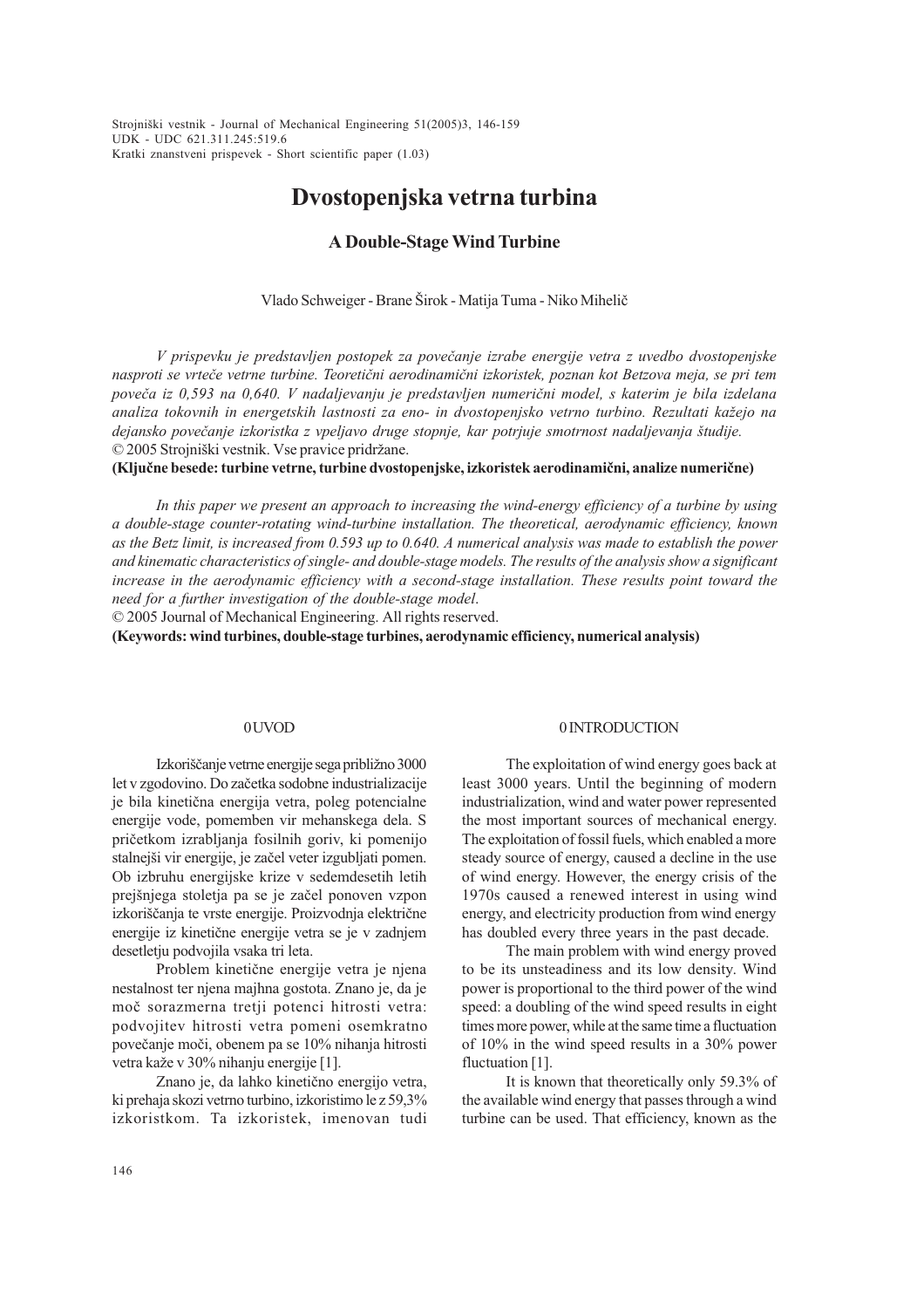aerodinamièni izkoristek vetrne turbine ali Betzova meja, je teoretièna zgornja meja. Dejanski izkoristki so manjši, vendar se pri sodobnih izvedbah vetrnih turbin približujejo 50%. V obratovanju so vetrne turbine majhnih moèi do 20 kW, ki so namenjene posameznim porabnikom, ter vetrne turbine do 4 MW moèi, ki so povezane z javnim elektriènim omrežjem.

Z uvedbo druge stopnje vetrne turbine želimo izkoristiti preostalo kinetièno energijo vetra, ki jo prva stopnja turbine ne predela. Izraèun dvostopenjske vetrne turbine je predstavljen v [2], pri tem se teoretični aerodinamični izkoristek poveča na 64%. Z nadaljnjim povečevanjem števila stopenj se približujemo mejni vrednosti. Pri neskončnem številu stopenj znaša teoretični izkoristek 66% [3].

## 1 ENORAZSEŽNI MODEL ENO- IN DVOSTOPENJSKE VETRNE TURBINE

Model enostopenjske vodoravne vetrne turbine propelerskega tipa je bil izdelan na začetku 20. stoletja [5], dvostopenjska vetrna turbina pa je bila matematično obdelana šele v osemdesetih letih prejšnjega stoletja ( $[2]$  in  $[3]$ ).

Oba modela sta enorazsežna in temeljita na naslednjih predpostavkah:

- tok je idealen in nestisljiv,
- hitrost vetra je ustaljena in homogena,
- hitrostno polje je v ravnini prereza vetrne turbine enakomerno,
- ni tokovnih motenj pred vetrno turbino in za njo,
- ni vrtenja toka zaradi vrtenja vetrne turbine,
- vrtenje same vetrne turbine ni upoštevano,
- pri dvostopenjski vetrni turbini ni upoštevan vpliv medsebojne oddaljenosti obeh stopenj.

## 1.1 Enostopenjska vetrna turbina

Model enostopenjske vetrne turbine prikazuje slika 1. Vetrna turbina je postavljena v "namišljeno tokovno cev", prek katere ni pretoka zraka. Ker je model poznan, so v nadaljevanju napisane le najpomembnejše enaèbe, ki so potrebne za razumevanje in so namenjene kot izhodišče za dvostopenjsko vetrno turbino.

Namišljena tokovna cev se razširi od vstopa proti izstopu. Ta razširitev je posledica ohranjanja masnega toka skozi vetrno turbino. Zakon o ohranitvi mase:

Betz limit, represents the theoretical upper limit of the kinetic energy that can be extracted from the wind. Currently, the aerodynamic efficiency of wind turbines in operation is close to 50%. Nowadays, there are wind turbines up to 20 kW, which are intended for individual users, and large wind turbines, 30 kW up to 4 MW, which are connected to the electricity grid.

With the installation of a second stage we want to make use of the energy remaining after stage one. The theoretical approach to a double-stage wind turbine is presented in [2]. With a second stage installation the theoretical aerodynamic efficiency increases up to 64%. In theory, the aerodynamic efficiency of a wind turbine with an infinite number of stages reaches 66% [3].

## 1 ONE-DIMENSIONAL MODEL OF SINGLE- AND DOUBLE-STAGE WIND TURBINES

The well-known actuator-disc theory for an axial wind turbine was presented at the beginning of the  $20<sup>th</sup>$  century [5]. The double-stage wind turbine was reported in the 1980s, ([2] and [3]).

Both models are one-dimensional and are based on the following assumptions:

- the flow is ideal and incompressible,
- the wind speed is uniform and stationary,
- the flow field in the plane of the wind turbine is uniform,
- there is no flow disturbance upstream and downstream of the wind turbine,
- there is flow, with no rotation
- the wind-turbine rotation is neglected,
- the distance between the stages is not considered for a double-stage wind turbine.

#### 1.1 Single-stage wind turbine

The one-dimensional model is presented in Fig.1. The wind turbine is placed in an imaginary stream tube, and there is no airflow over the stream-tube boundaries. The theory of the single-stage wind turbine has been known for 100 years; therefore, only the basic relations of the singlestage model that are needed for a further understanding of the double-stage wind turbine model are presented.

The stream-tube cross-section increased from the inlet towards the outlet region, the extension of the stream tube is a consequence of the mass conservation over the wind turbine. The equation of continuity can be written as follows: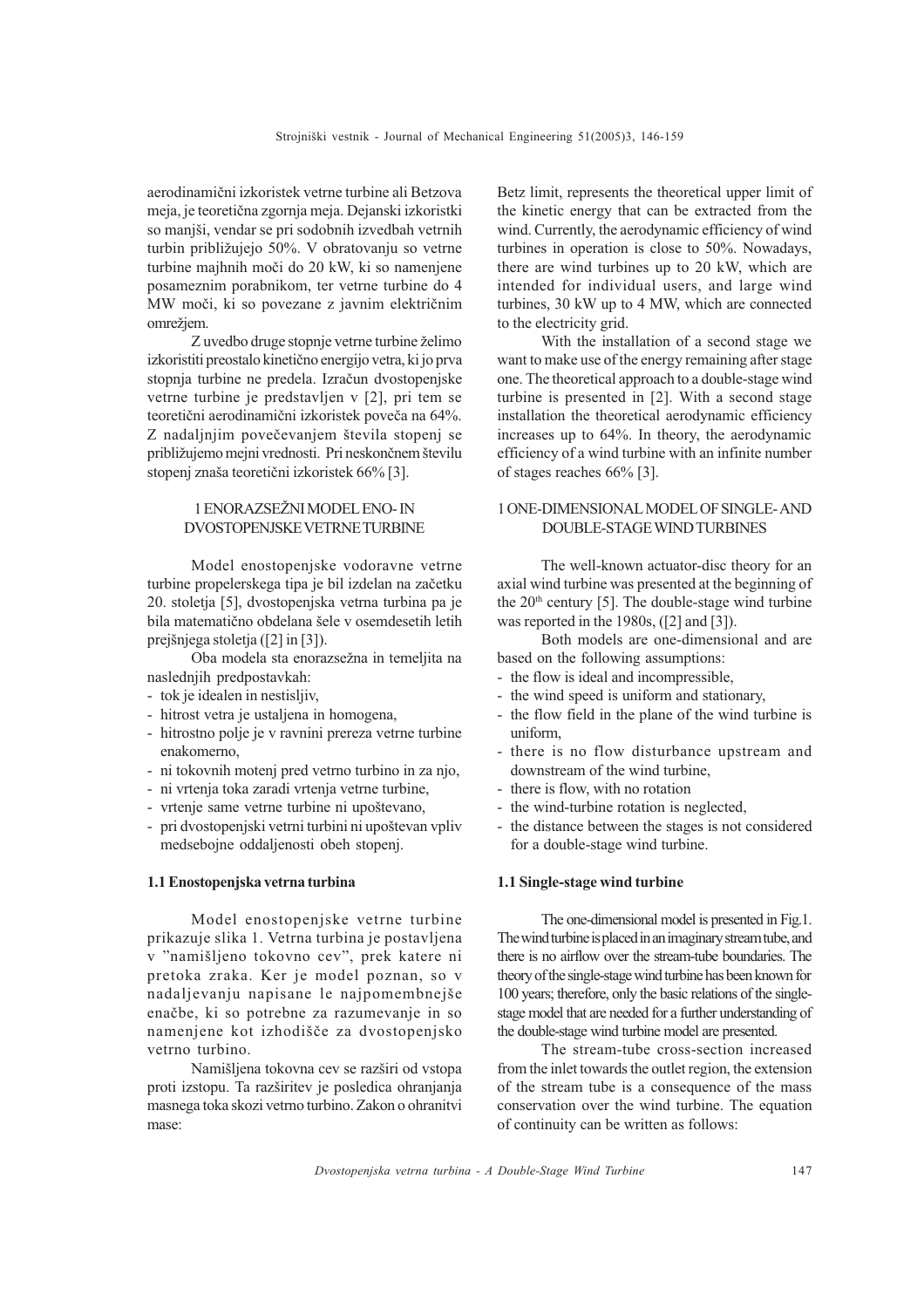

Sl. 1. Model enostopenjske vetrne turbine Fig. 1. Single-stage wind-turbine model

$$
\rho A_0 v_0 = \rho A v = \rho A_1 v_1 \tag{1}
$$

V lopaticah vetrne turbine se kinetièna energija zraka spremeni v mehansko delo, hitrost zraka se pri tem zmanjša od  $v_0$  na v. Sprememba hitrosti je podana s količnikom hitrosti a:

On the blades of the wind turbine the kinetic energy is transformed to mechanical energy. This transformation is caused by a velocity reduction from the inflow velocity  $v_0$  to the velocity v. The reduction of the velocity is expressed by the retardation factor  $a$ :

$$
a = \frac{v_0 - v}{v_0} \tag{2}
$$

ali v urejeni obliki:

or in a settled form:

$$
v = v_0 (1 - a) \tag{3}
$$

Sila zaradi razlike hitrosti od zaèetne pred vetrno turbino  $v_0$  do končne za vetrno turbino  $v_1$  je:

The velocity reduction from the inlet velocity  $v_0$  to the outlet velocity  $v_1$  results in a force:

$$
F = m(v_0 - v_1) = \rho A v(v_0 - v_1)
$$
\n(4).

Ta sila nastane zaradi razlike tlakov pred ravnino vetrne turbine (indeks a) in za njo (indeks b). Ob predpostavki, da je tokovna cev v celoti obdana z atmosferskim tlakom, zaradi èesar je rezultanta sil pred vetrno turbino in za njo enaka niè, dobimo:

The acting force is also a consequence of the pressure difference present on the wind turbine's plane. The stream tube is surrounded with atmospheric pressure; therefore, there is no resulting force on the stream tube. From this we have the following:

$$
F = (p_a - p_b)A = \rho A v_0 (v_0 - v_1)(1 - a)
$$
\n(5),

$$
F = (p_a - p_b)A = \frac{1}{2}\rho A (v_0^2 - v_1^2)
$$
\n(6)

Povezava enaèb (5) in (6) da hitrost za vetrno turbino:

Combining Equations (5) and (6) gives the downstream velocity:

$$
v_1 = v_0 (1 - 2a)
$$
 (7).

148 Schweiger V. - Širok B. - Tuma M. - Mihelič N.

.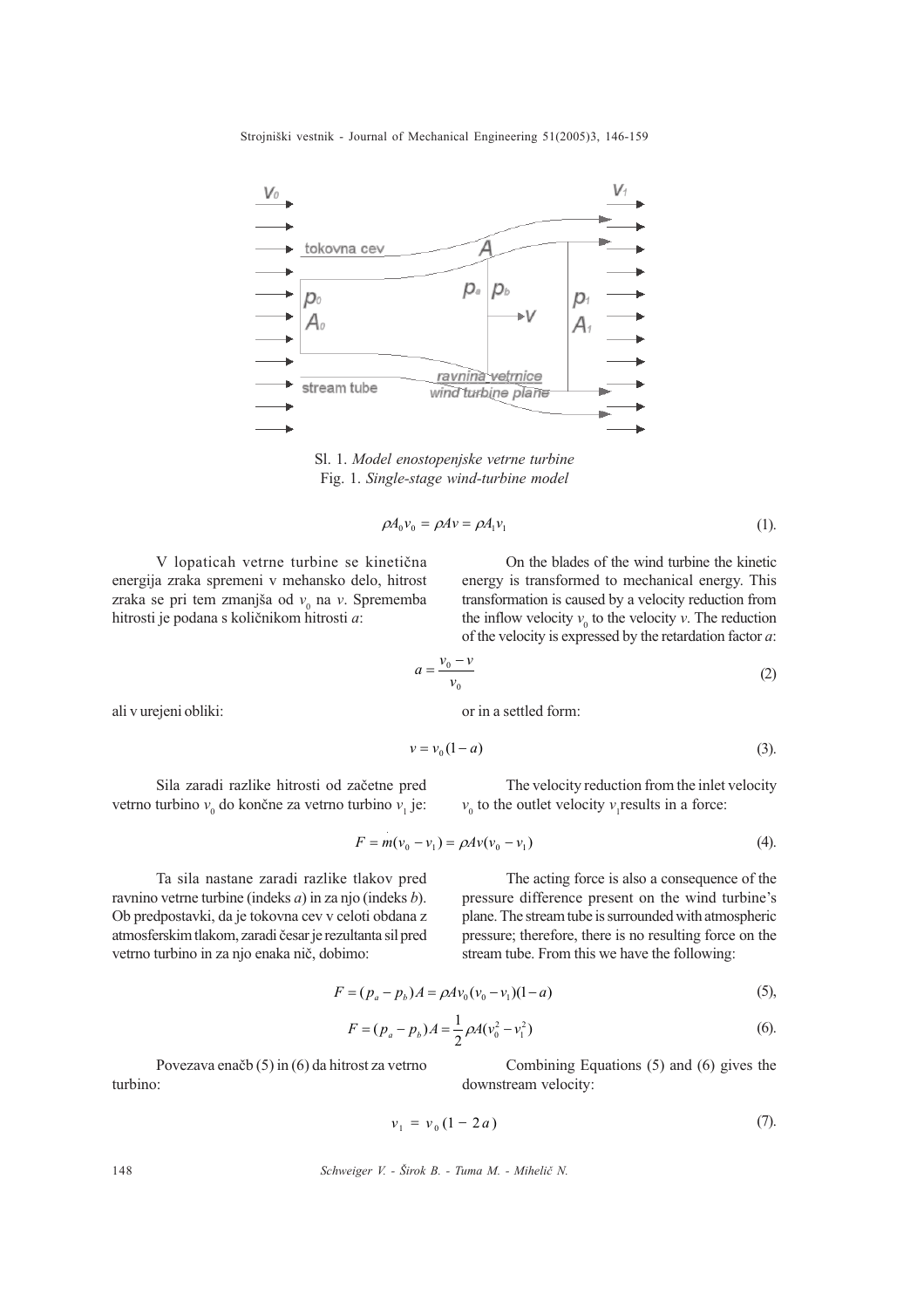Teoretièna moè vetrne turbine je enaka zmnožku sile  $F$  in hitrosti zraka v skozi vetrno turbino:

$$
P = Fv = \rho A v^2 (v_0 - v_1)
$$
\n
$$
(8)
$$

over the wind turbine's plane:

Povezava enaèb (3), (7) in (8) da konèni izraz teoretiène moèi vetrne turbine:

Combining Equations (3), (7) and (8) gives the final expression for the wind turbine's theoretical power:

The wind turbine's theoretical power is the product of the force  $F$  and the velocity  $v$  of the air

$$
P = 2\rho A v_0^3 a (1 - a)^2
$$
 (9).

Teoretièna moè vetrne turbine je enaka tudi razliki kinetiènih energij vetra pred vetrno turbino in za njo:

The theoretical power is also equal to the difference between the upstream and downstream kinetic energy:

$$
P = \frac{1}{2} \rho A v (v_0^2 - v_1^2)
$$
 (10)

pri tem je najveèja teoretièna moè vetrne turbine dosežena pri pogoju:  $v_0 = v$  in  $v_1 = 0$ :

The maximum theoretical power is achieved with  $v_0$  $= v$  and  $v_1 = 0$ :

$$
P_0 = \frac{1}{2} \rho A v_0^3 \tag{11}
$$

Aerodinamični izkoristek vetrne definiran kot razmerje med t največjo teoretično močjo. Po

y of a wind turbine is defined as the relation between the theoretical

The differential of function, Equation (12), with respect to  $a$  and setting the derivative equal to

$$
\eta_V(a) = \frac{P}{P_0} = \frac{2\rho A v_0^3 a (1 - a)^2}{\frac{1}{2}\rho A v_0^3} = 4a(1 - a)^2
$$
\n(12).

Z odvajanjem funkcije, enaèba (12), po spremenljivki a ter izenačenjem odvoda z nič, dobimo:

$$
\frac{d\eta_V(a)}{da} = 4(1-a)^2 - 8a(1-a) = 4(1-a)(1-3a) = 0
$$
\n(13)

Èe vstavimo izraèunano vrednost za hitrostni količnik a v enačbo (12), dobimo največji mogoči aerodinamièni izkoristek vetrne turbine, imenovan tudi Betzova meja:

By inserting the obtained value for  $a$  into Equation (12), we obtain the maximum aerodynamic efficiency of the wind turbine, known as the Betz limit:

$$
\eta_{V\max}\left(\frac{1}{3}\right) = 0,593\tag{14}
$$

Vrednost a je omejena na obmoèje:

a is limited on the next interval:

$$
0 < a < 0.5 \tag{15}
$$

saj je pri  $a = 0.5$  hitrost za ravnino vetrne turbine enaka niè, kar je v nasprotju z zakonom o ohranitvi mase.

With  $a = 0.5$  the downstream velocity is equal 0, which is inconsistent with the continuity equation.

Dvostopenjska vetrna turbina - A Double-Stage Wind Turbine 149

power and the maximum theoretical power:

1. 
$$
2^{p+1}
$$

\n1.  $2^{p+1}$ 

\n2.  $p+1$ 

\n3.  $p+1$ 

\n4.  $p+1$ 

\n5.  $p+1$ 

\n6.  $p+1$ 

\n7.  $p+1$ 

\n8.  $p+1$ 

\n9.  $p+1$ 

\n10.  $p+1$ 

\n11.  $p+1$ 

\n12.  $p+1$ 

\n13.  $p+1$ 

\n14.  $p+1$ 

\n15.  $p+1$ 

\n16.  $p+1$ 

\n17.  $p+1$ 

\n18.  $p+1$ 

\n19.  $p+1$ 

\n10.  $p+1$ 

\n11.  $p+1$ 

\n12.  $p+1$ 

\n13.  $p+1$ 

\n14.  $p+1$ 

\n15.  $p+1$ 

\n16.  $p+1$ 

\n17.  $p+1$ 

\n18.  $p+1$ 

\n19.  $p+1$ 

\n10.  $p+1$ 

\n11.  $p+1$ 

\n12.  $p+1$ 

\n13.  $p+1$ 

\n14.  $p+1$ 

\n15.  $p+1$ 

\n16.  $p+1$ 

\n17.  $p+1$ 

\n18.  $$ 

zero gives:

deoretical mode of the  
odan je s funkcijo: power and the r  

$$
\eta_V(a) = \frac{P}{P} = \frac{2\rho A v_0^3 a (1-a)^2}{1-a} = 4a(1-a)
$$

2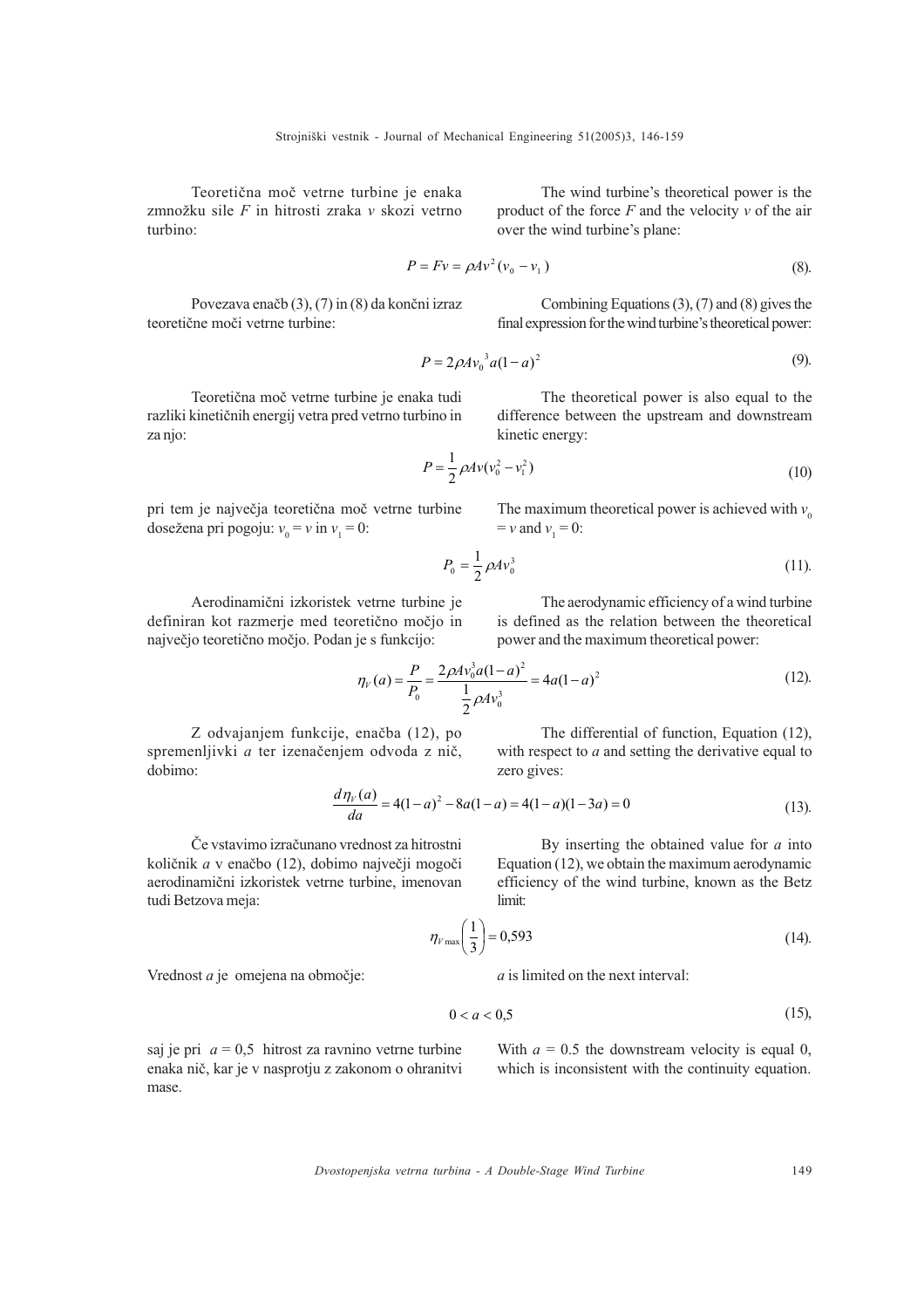#### 1.2 Dvostopenjska vetrna turbina

Pri enostopenjski vetrni turbini je optimalna hitrost za turbino enaka tretjini hitrosti pred njo. To pomeni, da je na voljo še nekaj kinetične energije vetra, ki bi jo bilo mogoče izkoristiti v naslednji stopnji. Druga turbinska stopnja je postavljena v osi za prvo, vendar oddaljena toliko, da je tok zraka v drugo stopnjo nemoten, kakor je prikazano na sliki 2. To omogoèa ponovitev izraèuna kakor je bil izveden za prvo stopnjo. Velikost druge stopnje vetrne turbine je enaka prvi stopnji, kar v splošnem ni nujno.

Analizo dvostopenjske vetrne turbine lahko obravnavamo z metodo superpozicije. Model razbijemo na dva dela in ju obravnavamo loèeno, na koncu pa zopet združimo. Pri dovolj veliki oddaljenosti med stopnjama je izstopna hitrost zraka iz prve stopnje enaka vstopni hitrosti v drugo stopnjo:

$$
v_1 = v_{02} = v_0 (1 - 2a) \tag{16}
$$

velocity of the first stage:

general this is not necessarily the case.

2.1 Double-stage wind turbine

For a single-stage wind turbine the downstream velocity is equal to 1/3 of the upstream velocity, which means that some of the remaining energy could be used in the next stage. The second stage is placed in the flow field behind the first stage, where the flow field is undisturbed, as shown in Fig. 2. This allows us to reuse the relations of the single-stage model. This is not consistent with the real conditions; in reality, both stages are close together. The second stage's crosssection is equal to the first stage's cross-section, but in

In an analysis of a double-stage turbine it is assumed that every stage is analyzed separately and at the end both parts are merged together. With the distance between the stages large enough, the inflow velocity of the second stage is equal to the outflow

The velocity over the second stage's plane is reduced by a retardation factor  $b$ , which is not necessarily

The second stage's theoretical power is a product of the force  $F_2$  and the velocity  $v_2$  over the

The second stage's theoretical power can be

(20).

Hitrost v ravnini druge stopnje vetrne turbine se zmanjša za hitrostni količnik  $b$ , ki v splošnem ni enak hitrostnemu količniku *a* prve stopnje:

$$
b = \frac{v_{02} - v_2}{v_{02}} \tag{17}
$$

equal to the first stage's retardation factor  $a$ :

Or in a settled form:

$$
=v_{02}(1-b) \tag{18}
$$

The second-stage downstream velocity is:

$$
v_{12} = v_{02}(1 - 2b) \tag{19}
$$

Teoretièna moè druge stopnje je enaka zmnožku sile $F_{2}$  in hitrosti pretoka zraka skozi drugo stopnjo  $v_2$ :

second stage's plane:  
\n
$$
P_2 = F_2 v_2 = \rho A_2 v_2^2 (v_{02} - v_{12})
$$
\n(20)

Povezava enaèb (16), (19) in (20) da:

Combining Equations (16), (19) and (20) gives:

$$
P_2 = 2\rho A_2 v_{02}^3 b (1 - b)^2 = 2\rho A_2 v_0^3 (1 - 2a)^3 b (1 - b)^2
$$
 (21).

Tudi za drugo stopnjo velja, da je teoretièna moè enaka razliki kinetiènih energij vetra pred vetrno turbino in za njo:

expressed as a kinetic energy difference:

$$
P_2 = \frac{1}{2} \rho A_2 v_2 (v_{02}^2 - v_{12}^2)
$$
 (22),

150 Schweiger V. - Širok B. - Tuma M. - Mihelič N.

ali v urejeni obliki:

Hitrost za drugo stopnjo vetrne turbine je:

 $v<sub>2</sub>$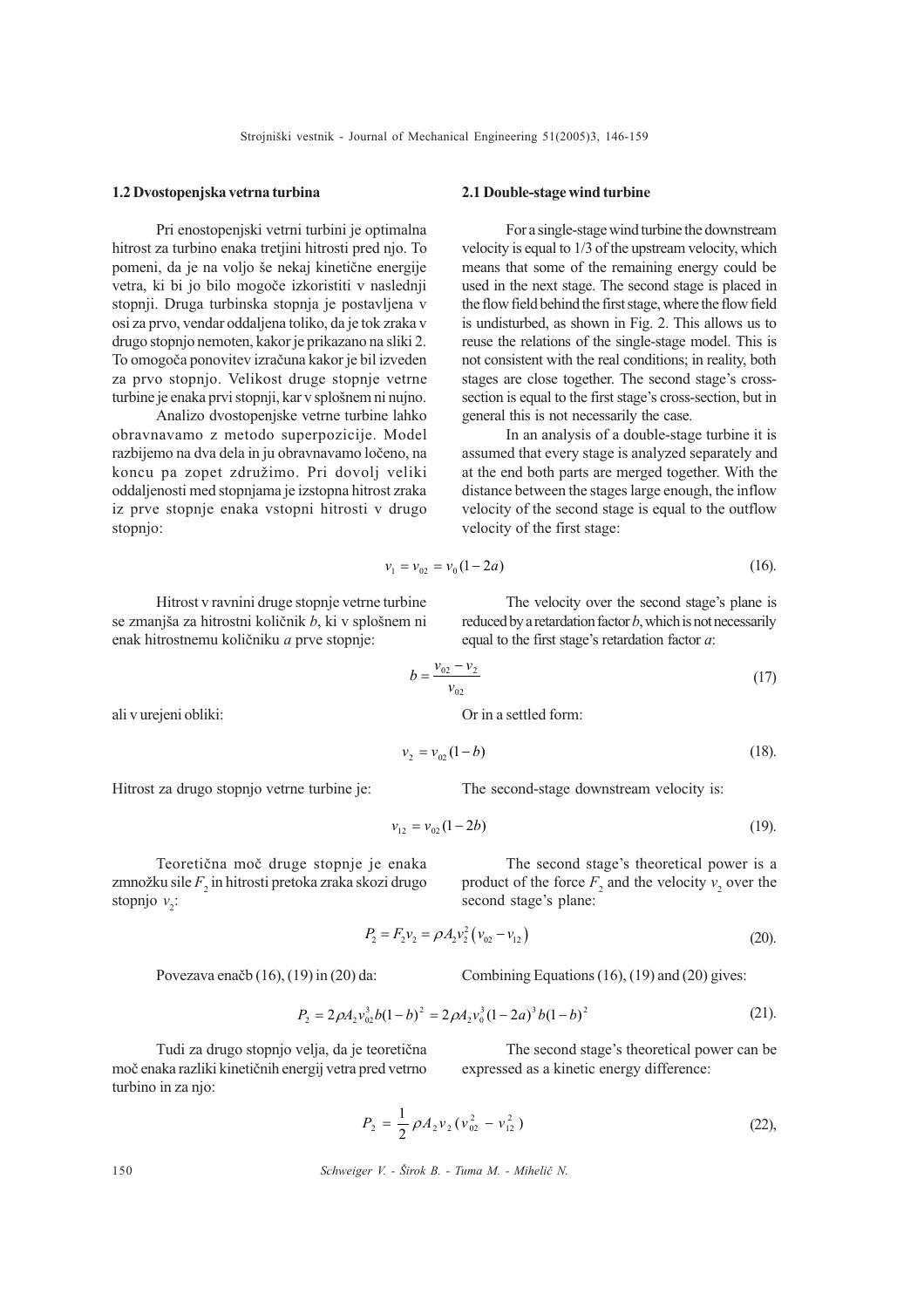

Sl. 2. Model dvostopenjske vetrne turbine Fig. 2. Double-stage wind-turbine model

pri tem je najveèja teoretièna moè druge stopnje dosežena pri pogoju:  $v_{02} = v_2$  in  $v_{12} = 0$ :

The theoretical maximum second-stage power assumes  $v_{02} = v_2$  and  $v_{12} = 0$ :

$$
P_{02} = 2\rho A_2 v_{02}^3 \tag{23}
$$

Aerodinamièni izkoristek druge stopnje je definiran enako kakor izkoristek prve stopnje:

The second-stage aerodynamic efficiency is defined as follows:

$$
\eta_{V2}(b) = \frac{P_2}{P_{02}} = \frac{\frac{1}{2}\rho A v_{02}^3 4b(1-b)^2}{\frac{1}{2}A_2\rho v_{02}^3} = 4b(1-b)^2
$$
\n(24).

Z odvajanjem funkcije, enaèba (24) po spremenljivki b, ter izenaèenjem odvoda z niè dobimo enaèbo, ki je podobna enaèbi (13). Tudi za drugo stopnjo velja Betzova meja:

Differentiating the of function, Equation (24), with respect to  $b$  and setting the derivative equal to zero gives an equation similar to Equation (12). The Betz limit is also valid for the second stage:

$$
\eta_{V2\text{max}}(b) = 0{,}593\tag{25}
$$

And the limitation

$$
0 < b < 0.5 \tag{26}
$$

Površina dvostopenjske vetrne turbine je enaka največji skupni površini obeh stopenj. Glede na to lahko zapišemo največjo teoretično moč:

The cross-section of the double-stage wind turbine is equal to the largest area of both stages. The maximum theoretical power can be written as follows:

$$
P_0 = \frac{1}{2} \rho(A, A_2)_{\text{max}} v_0^3
$$
 (27).

Skupni aerodinamični izkoristek dvostopenjske vetrne turbine, enaèbe (9), (21) in (27), je podan z enaèbo:

The double-stage wind turbine's total aerodynamic efficiency, Equations (9), (21) and (27), is as follows:

$$
\eta_{\text{Vtot}}(a,b) = \frac{P + P_2}{P_0} = \frac{\frac{1}{2}\rho A v_0^3 4a(1-a)^2 + \frac{1}{2}A_2 v_0^3 (1-2a)^3 4b(1-b)^2}{\frac{1}{2}\rho(A, A_2)_{\text{max}} v_0^3}
$$
(28).

S preureditvijo dobi enaèba (28) konèno obliko:

By manipulating Equation (28) we get:

Dvostopenjska vetrna turbina - A Double-Stage Wind Turbine 151

in omejitev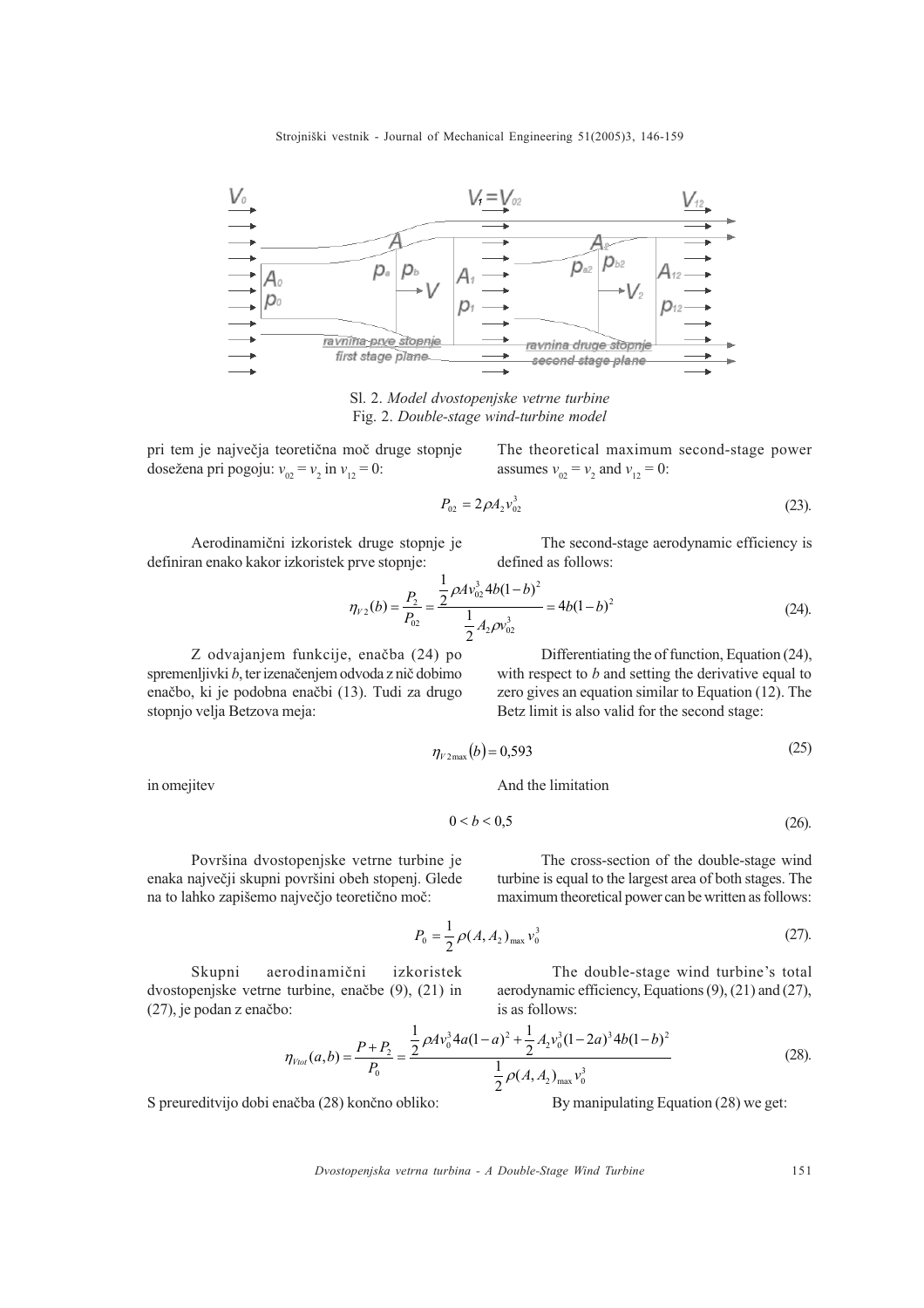$$
\eta_{\text{Vtot}}(a,b) = \frac{1}{(A,A_2)_{\text{max}}} = \left[4A a \left(1-a\right)^2 + 4A_2 \left(1-2a\right)^3 b \left(1-b\right)^3\right] \tag{29}.
$$

Aerodinamični izkoristek  $\eta_{\nu_{tot}}$  je odvisen od obeh hitrostnih količnikov  $(a, b)$  ter premera posamezne stopnje.

Za nadaljevanje je treba analizirati vpliv velikosti vetrne turbine na izkoristek  $\eta_{\nu_{tot}}$ .

 $A_{2}$  > A izraz  $(A, A_{2})_{\text{maks}}$  je enak  $A_{2}$ . To ima za posledico povečanje  $P_{0}$  in  $P_{2}$ . Povečanje  $P_{0}$ pa je veèje od prispevka drugega èlena enaèb (29) k skupni moèi. Tako je skupni izkoristek manjši.

 $A > A_2$  izraz  $(A, A_2)$ <sub>maks</sub> je enak A. V tem primeru se povečata  $P_{0}$  in P. Povečuje se prvi člen enaèbe (29), ki prispeva najveè k skupni moèi, drugi pa se zmanjšuje. Tako je skupni izkoristek zopet manjši.

 $A = A_2$ , v tem primeru je aerodinamični izkoristek dvostopenjske vetrne turbine najveèji.

Enaèba (29) je zvezna dvoparametrièna funkcija. Za izraèun optimuma funkcije je treba izraèunati odvod funkcije po obeh spremenljivkah, tako po hitrostnem količniku a kakor hitrostnem količniku b:

The total aerodynamic efficiency  $\eta_{\nu_{tot}}$  is dependent on both the retardation factors  $(a, b)$  and the stage diameters.

For a further analysis the effect of the stage diameter on the total aerodynamic efficiency  $\eta_{\nu_{tot}}$ has to be determined.

 $A_2 > A$ , the expression  $(A, A_2)_{\text{max}}$  is equal to  $A_2$ . Consequently, the maximum theoretical power  $P_0$ and the second-stage power  $P_2$  both increase. The increase of  $P_0$  is greater than the second-stage contribution and hence the efficiency is smaller.

 $A > A_2$ , The expression  $(A, A_2)_{\text{max}}$  is equal to A. The available power  $P_0$  increases again, but consistently the power in the first stage also increases, which contributes most to the total power. The extracted power in the second stage falls, so the efficiency drops again.

 $A = A_2$ , The double-stage wind turbine's total aerodynamic efficiency reaches its maximum value.

Equation (29) is a function of the two variables. To obtain an optimum, a partial derivative with respect to both variables, the retardation factors  $a$  and  $b$ , has to be performed:

$$
\frac{\partial \eta_{\text{Vtot}}(a,b)}{\partial a} = \frac{4A}{(A,A_2)_{\text{max}}} \left[ (1-a)^2 - 2a(1-a)^2 \right] - \frac{24A_2(1-b)^2}{(A,A_2)_{\text{max}}} (1-2a)^3 \tag{30}
$$

ter

and

and

$$
\frac{\partial \eta_{\nu_{tot}}(a,b)}{\partial b} = \frac{4A_2}{(A,A_2)_{\text{max}}} (1-2a)^3 \left[ (1-b)^2 - 2b(1-b) \right] \tag{31}
$$

Ob upoštevanju  $A = A_2$  ter z izenačitvijo odvodov z niè, preideta enaèbi (30) in (31) v obliko:

Considering  $A = A_2$  and setting both derivatives equal to zero, the final form of Equations (30) and (31) is obtained:

$$
\frac{\partial \eta_{\text{You}}(a,b)}{\partial a} = 4(1-a)^2 - 8a(1-a)^2 - 24(1-b)^2(1-2a)^3 = 0 \tag{32}
$$

ter

$$
\frac{\partial \eta_{\text{Vtot}}(a,b)}{\partial b} = 4(1 - 2a)^3 \left[ (1 - b)^2 - 2b(1 - b) \right] = 0 \tag{33}
$$

By solving the Equations (32) and (33) the optimum values for both retardation factors are obtained:

$$
a_{opt} = \frac{1}{5}
$$
 ter/and  $b_{opt} = \frac{1}{3}$  (34).

Pri optimalnih vrednostih obeh koliènikov doseže izkoristek po enačbi (29) največjo vrednost:

vrednosti hitrostnih koliènikov:

Rešitev enačb (32) in (33) da optimalni

The two values give the maximum of Equation (31), which is:

$$
\eta_{Vopt}(\frac{1}{5}, \frac{1}{3}) = \frac{16}{25} = 0,64
$$
\n(35)

152 Schweiger V. - Širok B. - Tuma M. - Mihelič N.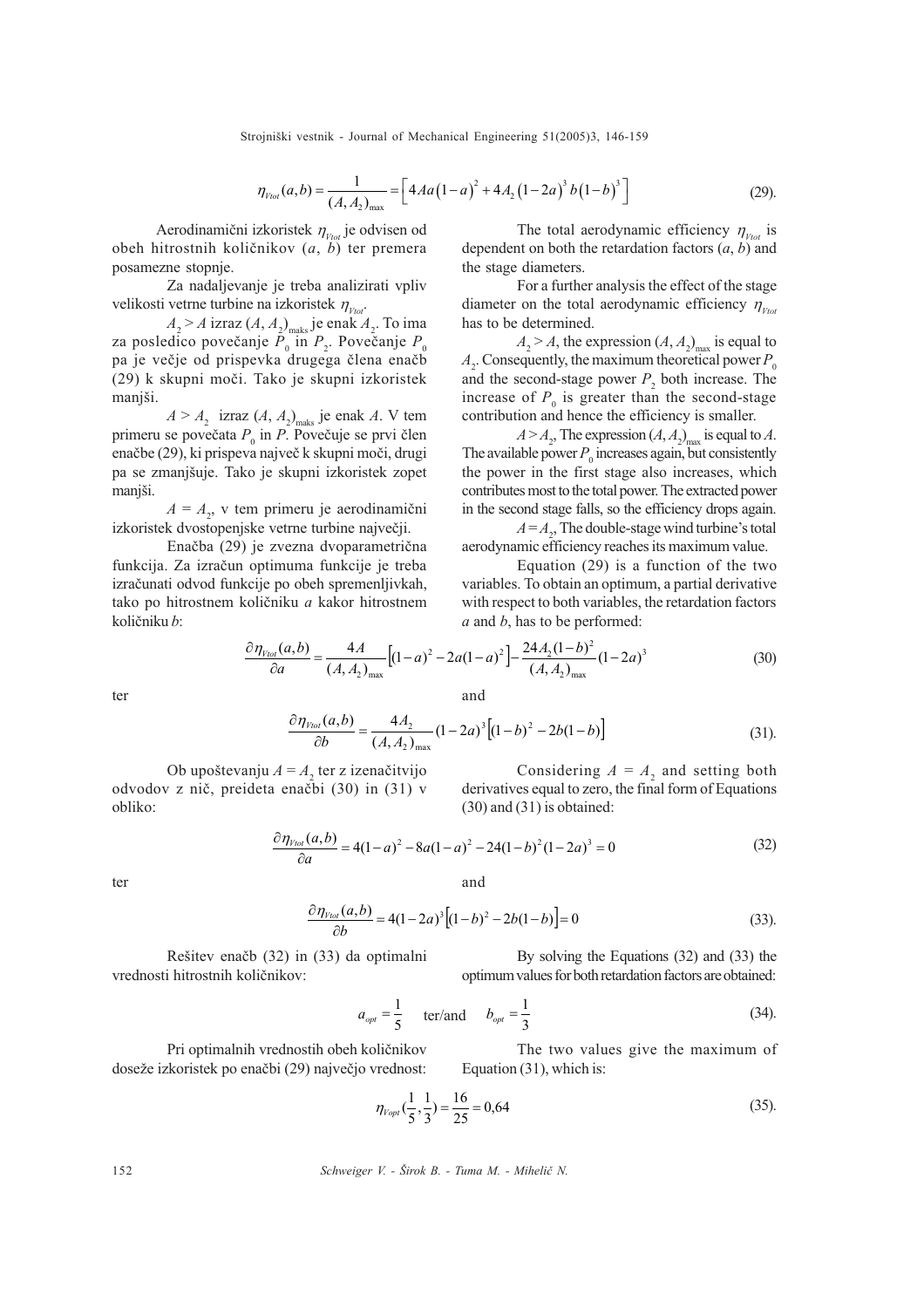Enak rezultat za teoretièni aerodinamièni izkoristek so predstavili tu drugi avtorji v [2] in [3], vendar z drugaènim postopkom.

Enorazsežna modela za eno- in dvostopenjsko vetrno turbino dasta informacijo o hitrosti za vetrno turbino,  $v_1$ , v delu, kjer se namišljena tokovna cev razširi. V primeru enostopenjske turbine znaša hitrost za vetrno turbino po enačbi (7) v optimalni točki tretjino vstopne hitrosti  $v_0$ . V primeru dvostopenjske vetrne turbine, pri kateri je dobljena veèja teoretièna moè vetrne turbine ter s tem veèji aerodinamièni izkoristek, mora biti hitrost v delu za drugo stopnjo še nekoliko manjša. S kombinacijo enaèb (16), (19), ter (34) dobimo hitrost za drugo stopnjo dvostopenjske vetrne turbine v optimalni točki in znaša petino vstopne hitrosti  $v_0$ .

## 2 NUMERIÈNA ANALIZA ENO IN DVOSTOPENJSKE VETRNE TURBINE

Za izraèun je uporabljen paket za numerièno modeliranje tokov CFX 5.6. Tehnièni podatki o vetrni turbini so zbrani v preglednici 1 in 2.

Preglednica 1. Tehnični podatki modela Table 1. Model technical data

The result obtained is the same as in [2] and [3], but uses a different approach.

One-dimensional models of single- and double-stage wind turbines provide information about the velocity behind the wind turbine,  $v_1$ , in the part where the imaginary stream-tube cross-section increases. In the case of a single-stage wind turbine the downstream velocity at the optimum point is equal to 1/3 of the upstream velocity  $v_0$ . In the case of a double-stage wind turbine, which has a higher theoretical power and consequently a higher aerodynamic efficiency, an even lower downstream velocity is expected. Combining Equations (16), (19) and (34) gives the downstream velocity at the optimum operating point of the double-stage wind turbine, which is  $1/5$  of the upstream velocity  $v_0$ .

## 2 NUMERICAL ANALYSIS OF SINGLE- AND DOUBLE-STAGE WIND TURBINES

The numerical analysis was made with CFX 5.6 software. The technical model data are given in Table 1 and Table 2.

| R | 400 | $_{mm}$ |
|---|-----|---------|
|   | 5   |         |
|   | 6   |         |

Premer  $R$  vetrne turbine in število lopat  $N$ sta enaka za enostopenjsko in dvostopenjsko izvedbo. Geometrijska oblika lopate vetrne turbine pa je določena s hitrostnim številom  $\lambda$ , ki je podano z enačbo:

Rotor radius and the number of rotor blades were equal in both cases. The tip speed ratio  $\lambda$  is a dimensionless number that defines the geometry of the wind-turbine blades:

$$
\lambda = \frac{R\omega}{v_0} \tag{36}
$$

Preglednica 2. Robni pogoji modela Table 2. Model boundary conditions

| $v_{0}$       | 6                      | m/s               |  |  |  |
|---------------|------------------------|-------------------|--|--|--|
| $\rho$        | 1,164                  | kg/m <sup>3</sup> |  |  |  |
| $\mathcal{V}$ | $1,824 \times 10^{-5}$ | $Ns/m^2$          |  |  |  |

Dvostopenjska vetrna turbina - A Double-Stage Wind Turbine 153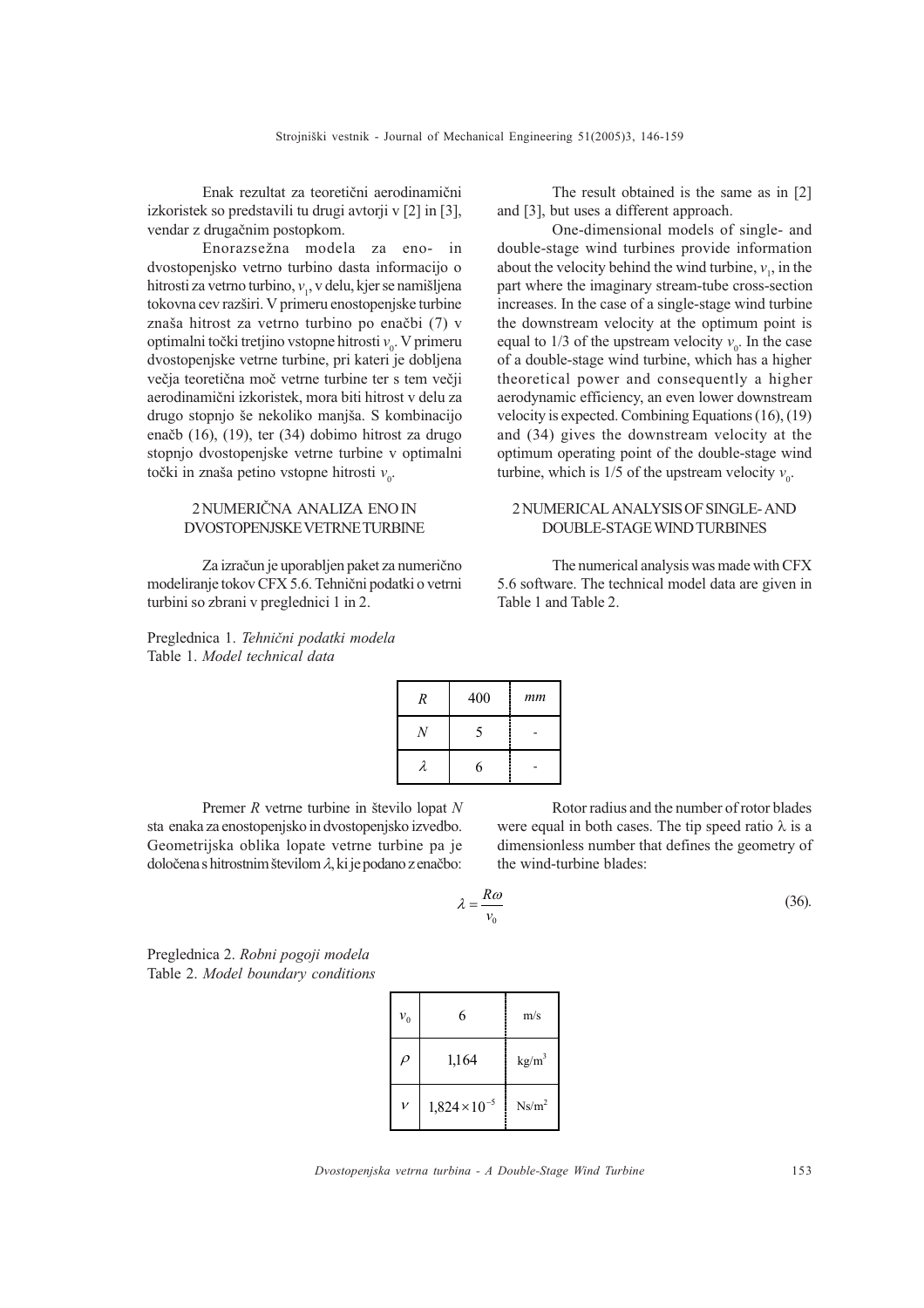

Sl. 3. Geometrijsko topološki model eno- (levo) in dvostopenjske (desno) vetrne turbine Fig. 3. Geometrical and topological models of single- (left) and double-stage (right) wind turbines

Preglednica 3. Število elementov ter vozlišč računske mreže Table3. Number of mesh nodes and elements

| $\boldsymbol{n}$ | $Okolica - Surrounding$<br>Elementov – Elements / Vozlišč – Nodes | $Rotor - Rotor$<br>Elementov Elements / Vozlišč Nodes |  |  |  |  |
|------------------|-------------------------------------------------------------------|-------------------------------------------------------|--|--|--|--|
|                  | 120959/112140                                                     | 121848/113370                                         |  |  |  |  |
|                  | 137228/126756                                                     | 121848/113370                                         |  |  |  |  |

Delovna snov je zrak pri 20°C in atmosferskem tlaku z nespremenljivo hitrostjo  $v_0$ . Spreminjajoè parameter je predstavljala kotna hitrost vetrne turbine  $\omega$ .

Za modeliranje turbulence je bil uporabljen turbulentni model TSN (transport strižnih napetosti). Konvergenèni kriterij, ki mora zadostovati za zakljuèek izraèuna, je podan z najveèjo dopustno napako 10-4.

Geometrijsko topološki model enojne in dvojne izvedbe vetrne turbine je prikazan na sliki 3.

V obeh primerih je bila modelirana po ena lopata, torej krožni izsek 72°. Pri tem zajema okolica desetkratni polmer vetrne turbine. Pri eno- in dvostopenjski vetrni turbini je za vse dele opazovane prostornine uporabljena nestrukturirana šesterokotna mreža. Število vozlišč in elementov v posameznem delu računske mreže je podano v preglednici 3. V obeh primerih imata rotorja enako število vozlišč in elementov. V primeru okolice pa je število vozlišč ter elementov zaradi modeliranja razdalje med stopnjama nekoliko veèje pri dvostopenjski vetrni turbini.

Slika 4 prikazuje porazdelitev tlakov pri enoin dvostopenjski vetrni turbini. Iz porazdelitve je

The working fluid is air at 20°C and atmospheric pressure with a constant inflow velocity  $v_0$ . The varying parameter was the wind turbine's angular velocity  $\omega$ .

The turbulence was modeled with the turbulent model SST (Shear Stress Transport). The convergence criterion was set to  $10<sup>-4</sup>$  for maximum error.

The geometrical and topological models of the single- and the double-stage wind turbines are shown in Fig. 3.

Only one blade was modeled in both examples, representing 72° of the whole turbine. The turbine surrounding was ten times the rotor radius. An unstructured hexagonal mesh was used in both cases. The number of nodes and elements are given in Table 3. The rotor had the same number of nodes and elements in both examples. The surroundings had more nodes and elements in the case of the double-stage model due to the space between the stages.

Fig. 4 shows the pressure distribution on the turbine blades. There is almost no second-stage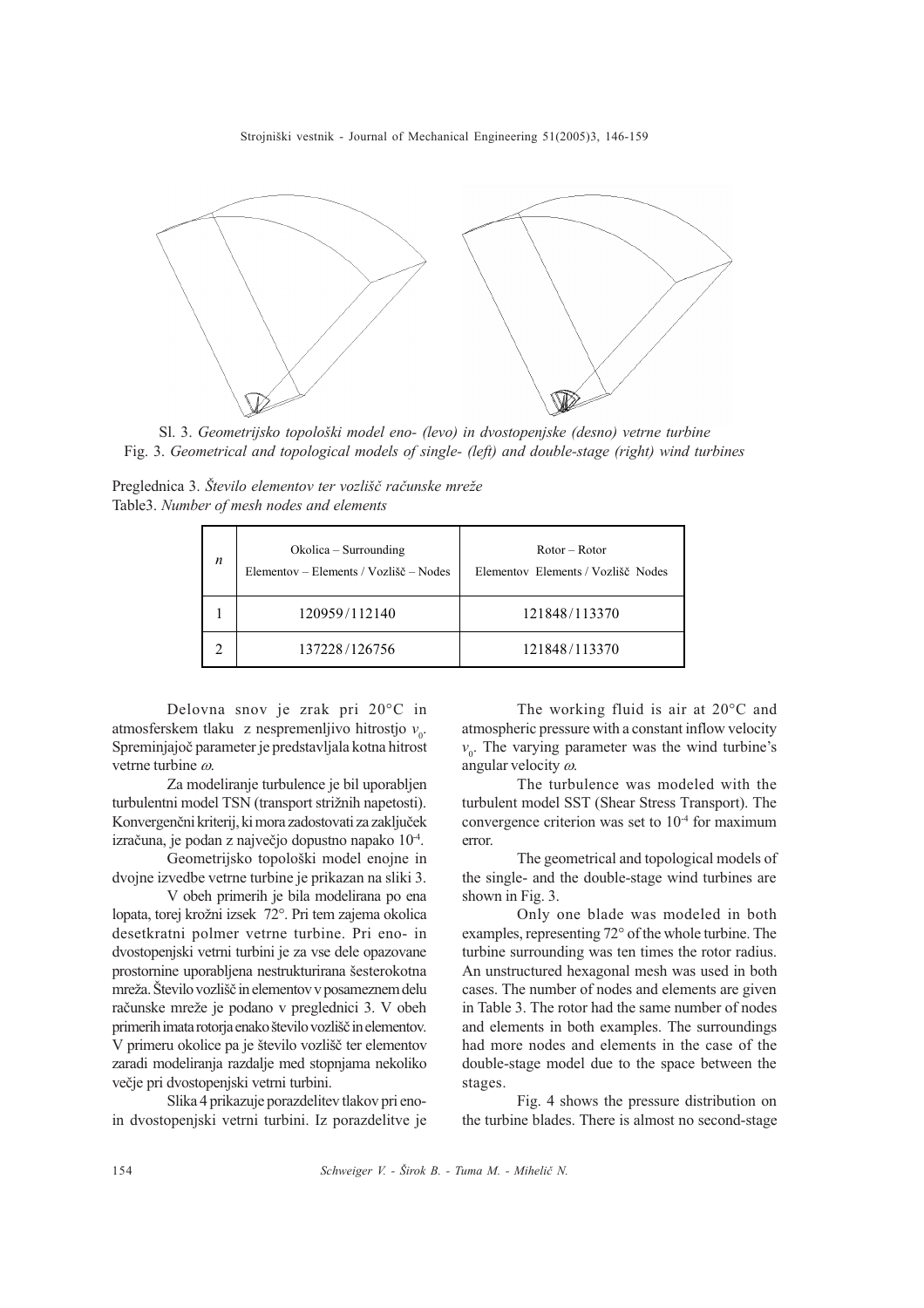

Sl. 4. Razporeditev tlakov na lopatici eno- in dvostopenjske vetrne turbine v optimalni obratovalni točki Fig. 4. Static pressure distribution on the wing of the single- (left) and double-stage (right) wind turbine at the optimal operating point

Preglednica 4. Kotne hitrosti pri dvostopenjski vetrni turbini Table 4. Double-stage angular velocities

| $\omega$ (s <sup>-1</sup> )                                                  |  |  |  |  |  |  |  | 105 |  |  |  |  |
|------------------------------------------------------------------------------|--|--|--|--|--|--|--|-----|--|--|--|--|
| $\sigma$ <sub>2</sub> (s <sup>-1</sup> ) 50 60 70 80 50 60 70 80 40 50 60 70 |  |  |  |  |  |  |  |     |  |  |  |  |

razvidno, da je medsebojni vpliv stopenj na tlaèno porazdelitev na lopaticah najmanjši, saj se tako pri enojni kakor pri dvojni izvedbi porazdelitev statiènega tlaka na prvi stopnji skoraj ne razlikujeta.

Numerièni izraèun aerodinamiènega izkoristka je bil najprej izveden za enostopenjsko vetrno turbino, pri tem je bila kotna hitrost rotorja spreminjana od 60 do 120 s<sup>-1</sup>. Izračun dvostopenjske vetrne turbine pa je izveden tako, da se prva stopnja vrti s stalno kotno hitrostjo  $\omega$ , kotna hitrost druge stopnje  $\omega_2$  pa se spreminja, tako da je tudi v drugi stopnji dosežen optimum. Kombinacije kotnih hitrosti so zbrane v preglednici 4.

Rezultati simulacije so predstavljeni na sliki 5, na kateri je predstavljen tudi skupni aerodinamièni izkoristek. Izraèunani optimalni izkoristek enostopenjske vetrne turbine je 0,453. Z vgradnjo druge stopnje vetrne turbine, ki se vrti v obratni smeri, se ta izkoristek poveča na 0,517. Povečanje izkoristka gre na raèun izrabe preostale kinetiène energije vetra ter vpliva interakcije med obema rotorjema. Poleg navedenega poveèuje vgradnja druge stopnje tudi relativno kotno hitrost med stopnjama.

Na sliki 6 so prikazani vektorii vzdolžnih hitrosti za obema izvedbama vetrne turbine. Razvidno je, da so hitrosti v primeru dvostopenjske izvedbe manjše, kar kaže na dodatno spremembo energije

feedback influence on the first stage. This can be concluded from the almost identical static pressure distribution on the first-stage blade in both models.

The aerodynamic efficiency was first calculated for the single-stage model. The varying parameter was the angular velocity, in the range from 60 to 120  $s<sup>-1</sup>$ . The simulation of the double-stage model was made with a constant first-stage angular velocity  $\omega$ , while varying the second  $\omega_2$  until the second-stage optimum operating point was obtained.

The simulation results are presented in Fig. 5. The aerodynamic efficiency characteristic is presented for single- and double-stage models. The maximum calculated aerodynamic efficiency for a single-stage model is 0.453. With the installation of a second counter-rotating stage the maximum aerodynamic efficiency rises to 0.517. The second stage uses some of the kinetic energy left over from the first stage and so the total aerodynamic efficiency is increased. The installation of a second counterrotating stage has the additional benefit of increasing the wind turbine's relative angular velocity (Fig.  $5$ ).

Fig. 6 shows the axial velocity vectors behind both wind turbines. It is evident that the axial velocity behind the double-stage wind turbine is smaller than the axial velocity behind the single-stage model, which indicates an additional energy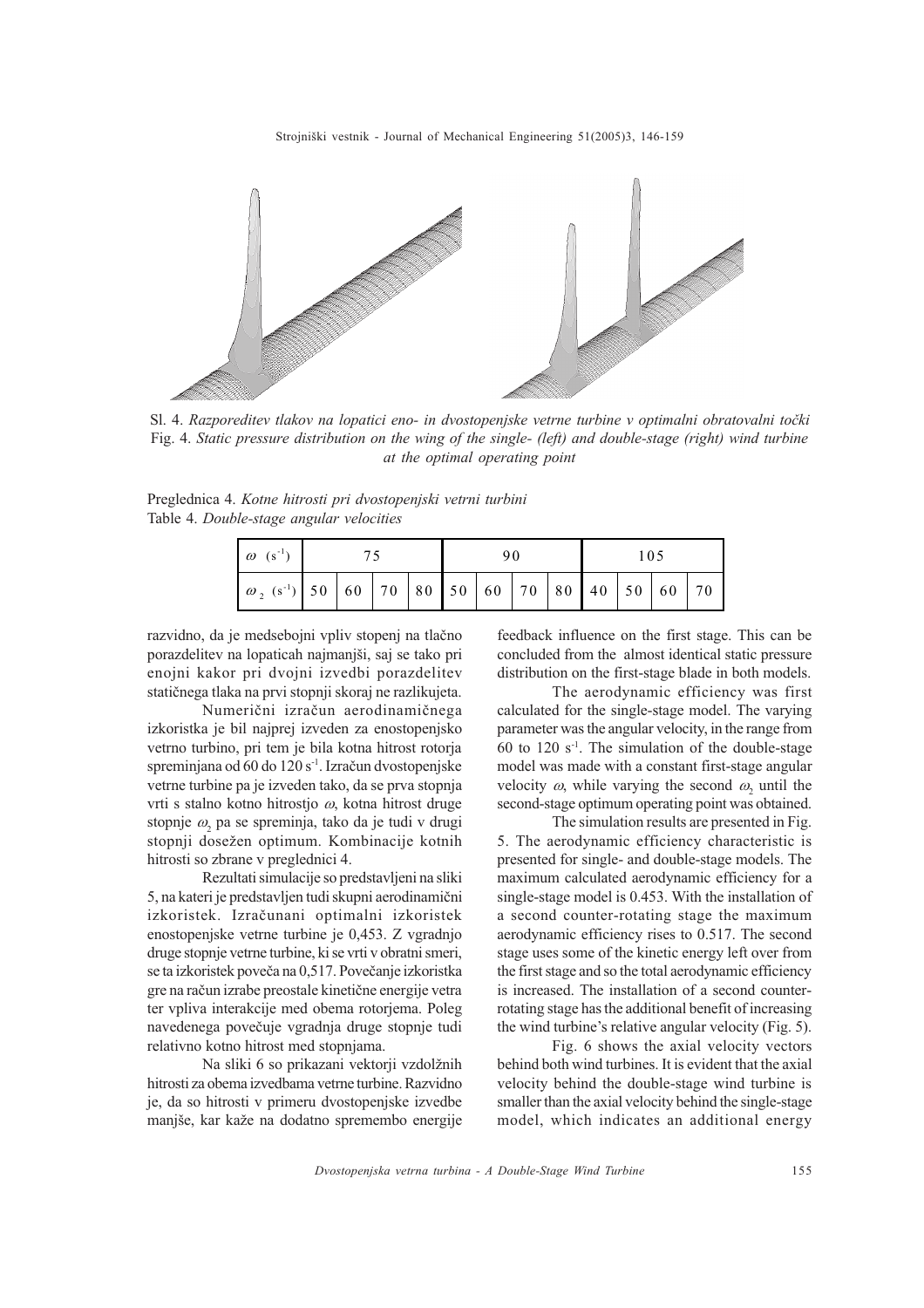

Sl. 5. Aerodinamièni izkoristek eno- in dvostopenjske vetrne turbine Fig. 5. Aerodynamic efficiency characteristics of single- and double-stage wind turbines



Sl. 6. Vzdolžna hitrost za enostopenjsko (levo) in dvostopenjsko (desno) vetrno turbino. Fig. 6. Axial velocity behind a one-stage (left) and two-stage (right) wind turbine

vetra v drugi stopnji vetrne turbine. Ocena zmanjšanja hitrosti za obema izvedbama vetrne turbine v optimalni toèki je prikazana na sliki 7.

Prikazana je odvisnost površinsko povprečene vzdolžne hitrosti (normirane na  $v_0$ ), na enakih prerezih vzdolž okolice, od oddaljenosti od stopnje za vetrno turbino (normirane na polmer vetrne turbine R). Prerezi so pri obeh izvedbah vetrne turbine enaki, in sicer zajemajo površino krožnega izseka s polmerom vetrne turbine ( $R = 400$  mm). Iz analize tokovnega polja z obema izvedbama vetrne turbine, slika 6 in 7, izhaja, da pride v primeru dvostopenjske vetrne turbine do občutnega zmanjšanja vzdolžnih hitrosti, kar kaže na večio izrabo kinetične energije vetra in s tem na veèji aerodinamièni izkoristek transformation in the second stage. Quantitative results of the velocity reduction behind both wind turbine models at the optimum operating point are shown in Fig 7.

Fig. 7 shows the area-averaged axial velocity (normalised to  $v_0$ ) depending on the distance behind the wind-turbine stage (normalised to the wind-turbine radius  $R$ ). The average cross-sectional areas are equal in both models, they capture an area equal to the circular section area with the windturbine radius ( $R = 400$  mm). The velocity field analysis behind both models shows, Fig. 6 and Fig. 7, a significant axial velocity reduction that occurs in the case of the double-stage model, which points to greater usage of the wind's kinetic energy and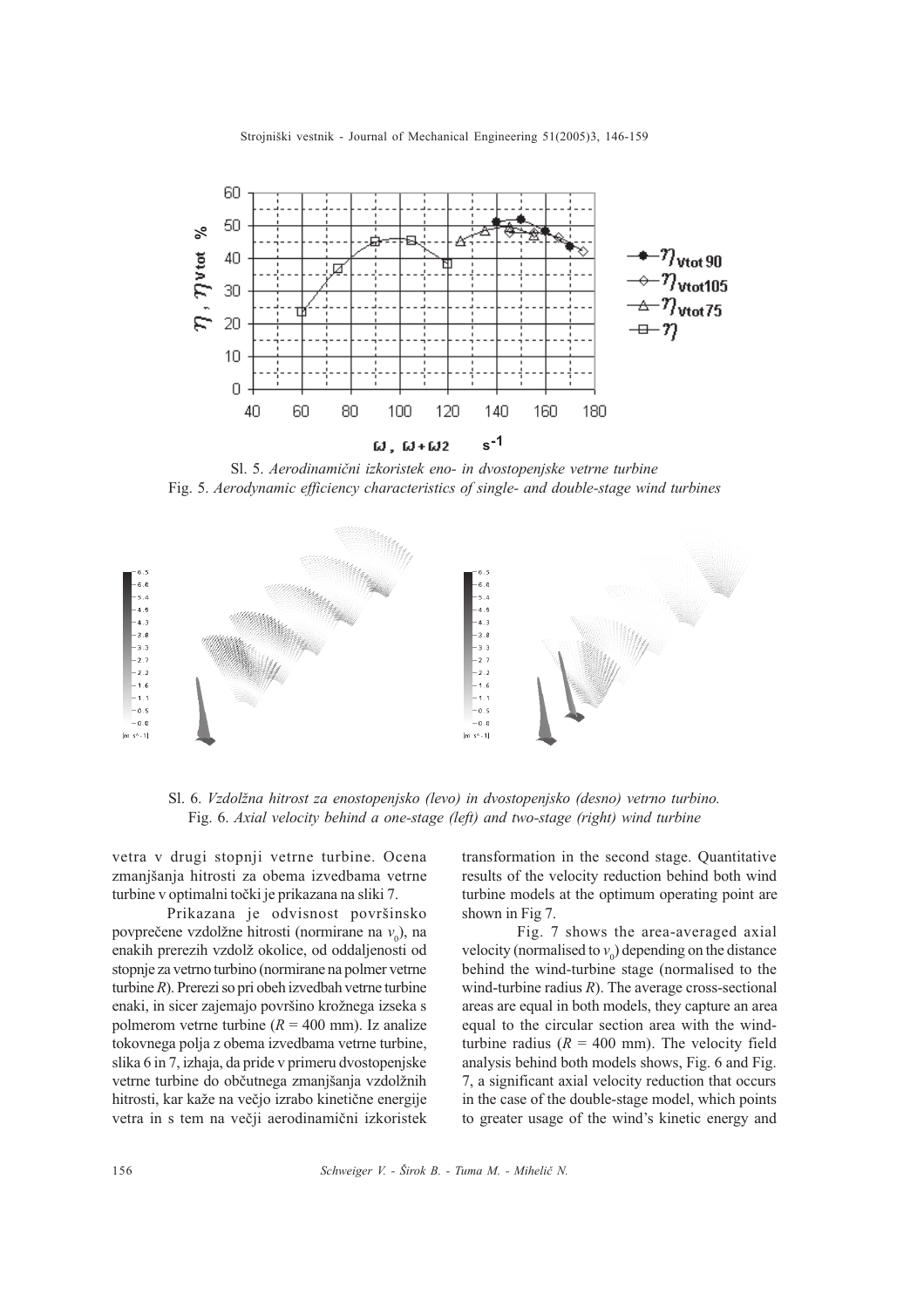

Sl. 7. Zmanjšanja hitrosti za vetrno turbino Fig. 7. Velocity reduction behind a wind turbine

dvostopenjske vetrne turbine. V primeru dvostopenjske vetrne turbine je zmanjšanje hitrosti tolikšno, da pride do povratnih tokov, vrtinčenja, za vetrno turbino, kar je razvidno s slike 7, razmerje  $v_0/v$  na določenem mestu spremeni predznak.

#### 3 SKLEPI

Raziskana je bila eno- in dvostopenjska vetrna turbina z nasprotno vrtečima se rotoriema.

Enostopenjska izvedba doseže teoretično najveèji aerodinamièni izkoristek 16/27 = 0,593 (Betzova meja), medtem ko doseže dvostopenjska izvedba v teoriji najveèji skupni izkoristek 16/25 = 0,64.

Izvedena je bila numerièna analiza eno- in dvostopenjske vetrne turbine, pri čemer je bila razdalja med obema stopnjama manjša od zahteve pri teoretiènem izraèunu, pri katerem je predpostavljen nemoten tok zraka iz prve v drugo stopnjo.

Izraèunan je bil aerodinamièni izkoristek 0,453 pri enostopenjski izvedbi in 0,517 pri dvostopenjski. Poveèanje skupnega izkoristka dvostopenjske vetrne turbine gre na raèun izrabe preostale kinetiène energije vetra za prvo stopnjo.

Nadaljnje raziskovalno delo bo usmerjeno v eksperimentalno preverjanje dobljenih rezultatov numeriènega modela in eksperimentalnoparametrièno analizo geometrijskih in kinematskih parametrov dvostopenjske vetrne turbine.

consequently to a higher aerodynamic efficiency. In the case of a double-stage wind turbine the velocity reduction is so high that back flow occurs, as shown in Fig. 7, where the relation  $v_0/v$  at a certain point changes from a positive to a negative value.

## 3 CONCLUSIONS

Single- and double-stage counter-rotating wind turbines were investigated.

In theory a single-stage wind turbine has a maximum aerodynamic efficiency of  $16/27 = 0.593$ (the Betz limit). A double-stage wind turbine has a maximum aerodynamic efficiency of  $16/25 = 0.64$ .

A numerical analysis of both modes was performed. In the theoretical model an undisturbed flow between the stages was assumed. In the numerical double stage the model distance between the stages was smaller than theoretically demanded.

Numerical results show an aerodynamic efficiency of 0.453 in the single-stage model and 0.517 in the double-stage model.The increase in the aerodynamic efficiency in the double-stage model is a consequence of the additional power extraction from the wind's kinetic energy behind the first stage.

Further investigations will include an experimental confirmation of the numerical results and an experimental-parametric analysis of the geometric and kinematic parameters of a doublestage counter-rotating wind-turbine model.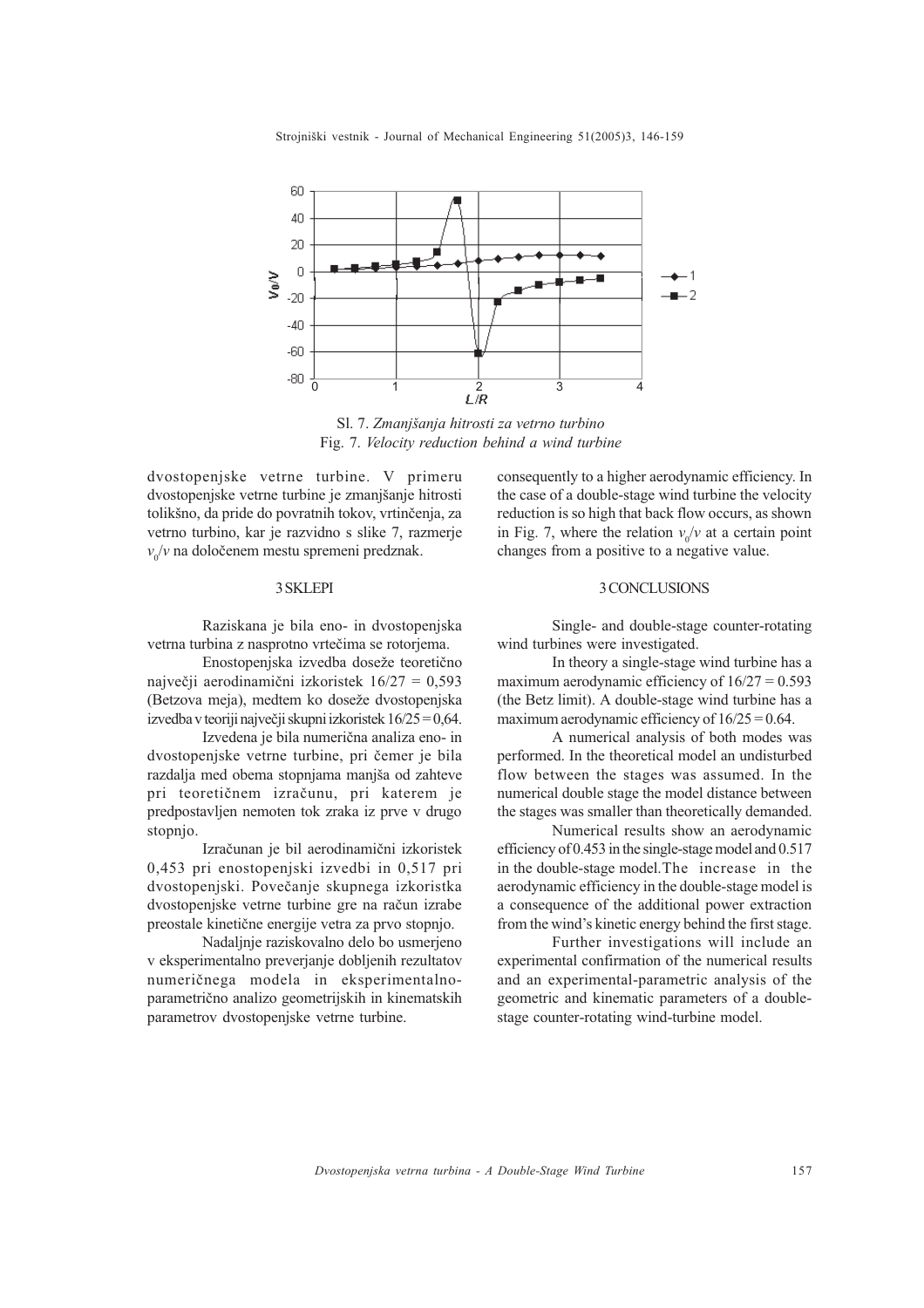4 OZNAKE

|                                  | <b>4SYMBOLS</b>  |                          |                                   |
|----------------------------------|------------------|--------------------------|-----------------------------------|
| prerez vetrne turbine            | $\overline{A}$   | m <sup>2</sup>           | wind-turbine cross-section        |
| hitrostni količnik prve stopnje  | $\mathfrak{a}$   | $\overline{\phantom{0}}$ | first-stage retardation factor    |
| hitrostni količnik druge stopnje | $\boldsymbol{b}$ | -                        | second-stage retardation factor   |
| sila                             | F                | N                        | force                             |
| razdalja, oddaljenost            | L                | m                        | distance                          |
| število lopat                    | $\overline{N}$   |                          | number of blades                  |
| število stopenj                  | $\boldsymbol{n}$ |                          | number of stages                  |
| moč                              | $\overline{P}$   | W                        | power                             |
| tlak                             | $\boldsymbol{p}$ | Pa                       | pressure                          |
| polmer vetrne turbine            | $\overline{R}$   | m                        | wind-turbine radius               |
| hitrost                          | V                | m/s                      | velocity                          |
| izkoristek                       | $\eta$           | -                        | efficiency                        |
| hitrostno število                | $\lambda$        |                          | tip-speed ratio                   |
| gostota zraka                    | $\rho$           | $\text{kg/m}^3$          | air density                       |
| kinematična viskoznost           | $\mathcal V$     | $Ns/m^2$                 | kinematic viscosity               |
| kotna hitrost                    | $\omega$         | 1/s                      | angular velocity                  |
| <b>Indeksi</b>                   |                  |                          | <b>Indexes</b>                    |
| tik pred vetrne turbino          | a                |                          | just in front of the wind turbine |
| tik za vetrno turbino            | $\mathbf b$      |                          | just behind the wind turbine      |
| največji                         | max              |                          | maximum                           |
| med stopnjama                    | S                |                          | between stages                    |
| skupni                           | tot              |                          | total                             |
| pred vetrno turbino              | $\theta$         |                          | in front of the wind turbine      |
| za vetrno turbino                | 1                |                          | behind the wind turbine           |
| druga stopnja                    | 2                |                          | stage two                         |

## 5 LITERATURA 5 REFERENCES

- [1] Ackerman, T., L. Soder (2002) An overview of wind energy status 2002, Renewable & Sustainable Energy Reviews, 67-128, June 2002.
- [2] Neman, B.G. (1983) Actuator-disc theory for vertical-axis wind turbine, Journal of Wind Energy And Industrial Aerodynamics, Volume 15, Issue 1-3, 347-355, December 1983.
- [3] Neman, B.G. (1986) Multiple actuator-disc theory for wind turbines, Journal of Wind Energy And Industrial Aerodynamics, Volume 24, Issue 3, 347-355, October 1986.
- [4] Izumi Ushiyama,Toshihiko Shimota, YukihiroMiura (1996) An experimetal study of the two staged wind turbines, Renewable Energy, Volume 9, Issue 1-4, 909-912, September-December 1996.
- [5] Burton, T., D. Sharpe, N. Jenkins, E. Bossanyi (2001) Wind energy (handbook), John Willey & Sons Ltd, England.